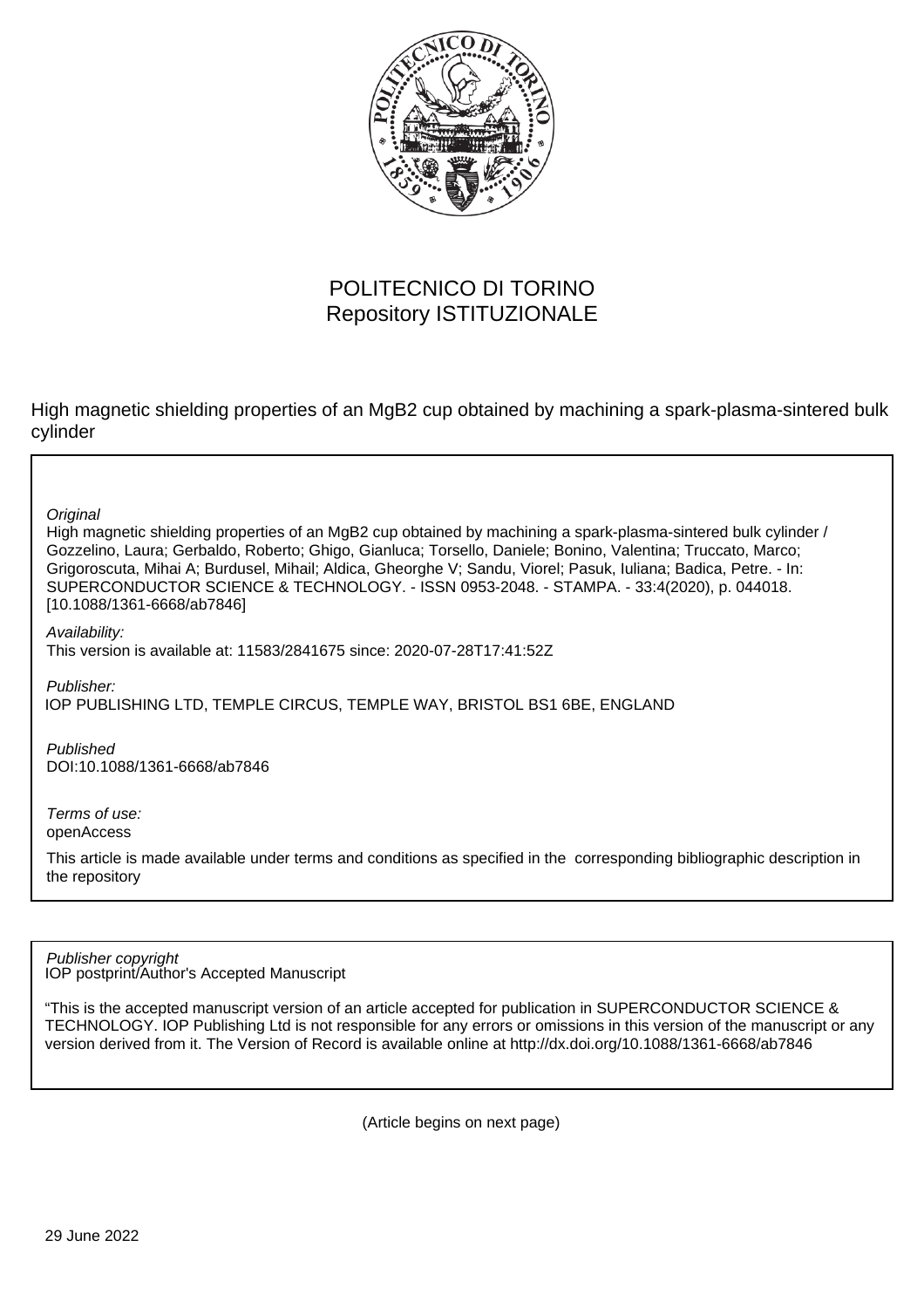# **High magnetic shielding properties of an MgB<sub>2</sub> cup obtained by machining a Spark-Plasma-Sintered bulk cylinder**

Laura Gozzelino<sup>1,2</sup>, Roberto Gerbaldo<sup>1,2</sup>, Gianluca Ghigo<sup>1,2</sup>, Daniele Torsello<sup>1,2</sup>, Valentina Bonino<sup>2,3</sup>, Marco Truccato<sup>2,3</sup>, Mihai A Grigoroscuta<sup>4, 5</sup>, Mihail Burdusel<sup>4</sup>, Gheorghe V Aldica<sup>4</sup>, Viorel Sandu<sup>4</sup>, Iuliana Pasuk<sup>4</sup>, and Petre Badica<sup>4</sup>

<sup>1</sup> Department of Applied Science and Technology, Politecnico di Torino, 10129 Torino, Italy

<sup>3</sup> Department of Physics, Interdepartmental Centre NIS, University of Torino, 10125 Torino, Italy

<sup>4</sup> National Institute of Materials Physics, 077125 Magurele, Ilfov, Romania

5 University Politehnica of Bucharest, 060042 Bucharest, Romania

E-mail: laura.gozzelino@polito.it badica2003@yahoo.com

Received xxxxxx Accepted for publication xxxxxx Published xxxxxx

## **Abstract**

Superconductors are key materials for shielding quasi-static magnetic fields. In this work, we investigated the shielding properties of an  $MgB<sub>2</sub>$  cup-shaped shield with small aspect-ratio of height/outer radius. Shape and aspect-ratio were chosen in order to address practical requirements of both high shielding factors (SFs) and space-saving solutions. To obtain large critical current densities  $(J<sub>c</sub>)$ , which are crucial for achieving high magnetic-mitigation performance, a high-purity starting MgB<sub>2</sub> powder was selected. Then, processing of the starting  $MgB_2$  powder into high density bulks was performed by spark plasma sintering. The as-obtained material is fully machinable and was shaped into a cup-shield. Assessment of the material by scaling of the pinning force showed a non-trivial pinning behaviour. The  $MgB<sub>2</sub>$ powder selection was decisive in enlarging the range of external fields where efficient shielding occurs. The shield's properties were measured in both axial- and transverse-field configurations using Hall probes. Despite a height/outer radius aspect ratio of 2.2, shielding factors higher than  $10^4$  at  $T = 20$  K up to a threshold field of 1.8 T were measured in axialfield geometry at a distance of 1 mm from the closed extremity of the cup, while  $SFs > 10^2$ occurred in the inner half of the cup. As expected, this threshold field decreased with increased temperature, but SFs still exceeding the above mentioned values were found up to 0.35 T at 35 K. The shield's shape limits the SF values achievable in transverse-field configuration. Nevertheless, the in-field  $J_c$  of the sample supported SFs over 40 at  $T = 20$  K up to a field of 0.8 T, 1 mm away from the cup closure.

Keywords: magnetic shielding, MgB<sub>2</sub> bulk superconductors, machinable bulks

<sup>2</sup> Istituto Nazionale di Fisica Nucleare, Sezione di Torino, 10125 Torino Italy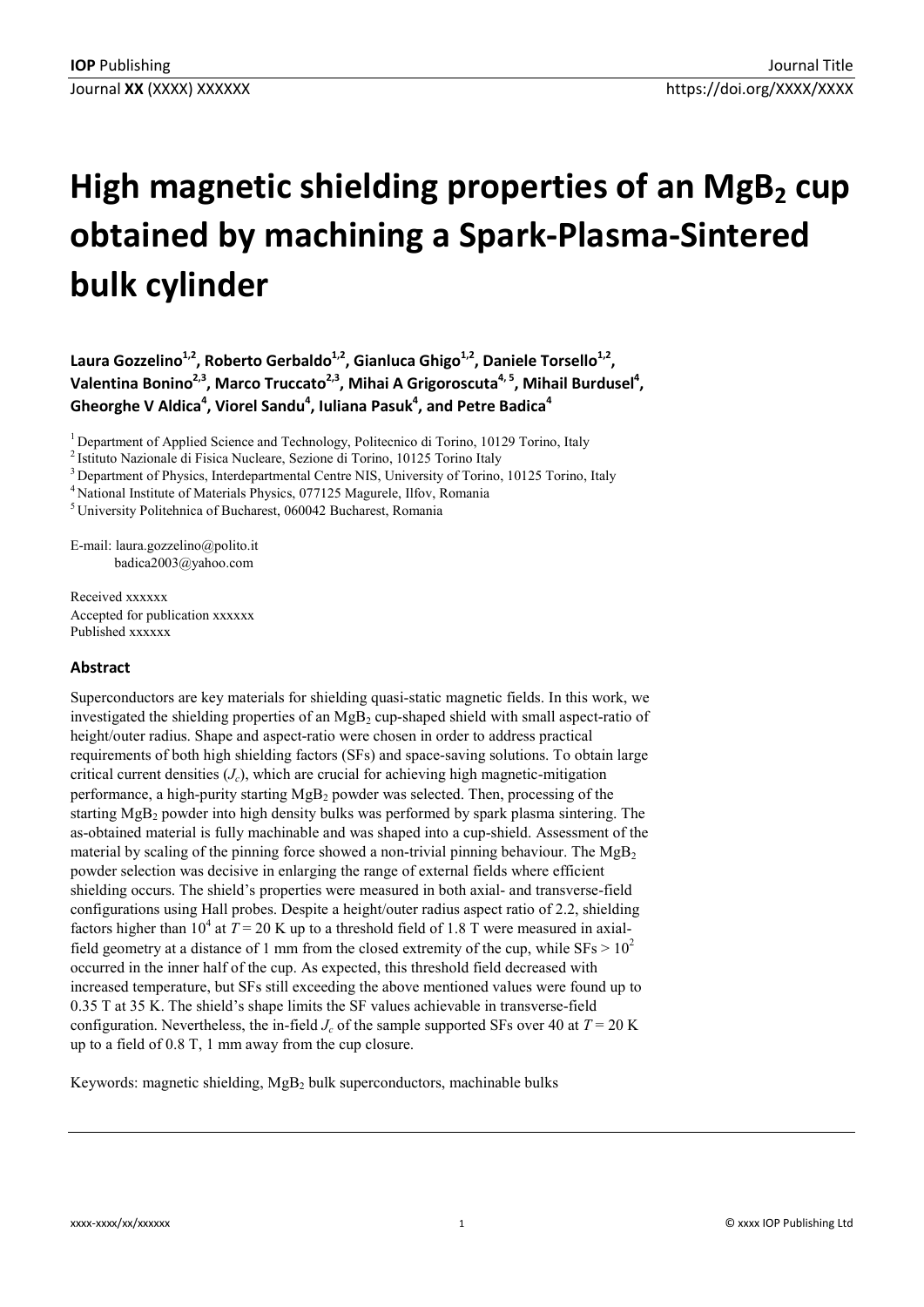Owing to their ability to expel magnetic flux, superconducting materials have been demonstrated to be promising candidates for the fabrication of efficient lowfrequency passive magnetic shields. In particular, their use is crucial in several kinds of applications, for instance when shielding magnetic flux density over 1 T [1-3] or very low magnetic field background [4-6] is required.

Shielding properties of superconducting bulks with cylindrical and planar geometries and made from different materials have successfully been investigated [7-11]. Moreover, improvements in the shielding performance have been found by superimposing superconducting bulk and tapes [12] or taking advantage of the combined use of superconducting and ferromagnetic materials [13-15].

In this context,  $MgB_2$  bulk shields have shown great potential  $[16-18]$ . Indeed, MgB<sub>2</sub> long coherence length is suitable for supporting the fabrication of large untextured polycrystalline samples, because the flow of high critical current density,  $J_c$ , across clean grain-boundaries is not prevented by weak-link effects, even when two pellets are joined [19]. This has fostered the development of processing techniques able to produce and assemble dense  $MgB<sub>2</sub>$  bulk samples with almost isotropic and homogeneous  $J_c$ , into complex geometries [17, 20-23]. The starting elements are cheap, non-toxic and do not include rare-earths, and the small weight density of this superconductor makes it attractive for portable applications such as space ones [24]. Besides this, the typical operating temperatures (20-30 K) of this compound can be easily reached using closed-cycle cryocoolers or liquid  $H<sub>2</sub>$ .

All the above mentioned characteristics make  $MgB<sub>2</sub>$  able to face the major challenges in the field of magnetic shield fabrication [25]. In our previous paper [18], we reported on a novel fabrication technique that, starting from Spark Plasma Sintering  $(SPS)$  of  $MgB_2$  and hexagonal BN powders, produces fully machinable  $MgB_2$  bulks, which can be geometrized in order to meet specific shape requirements. The first shielding experiment carried out on a hollow cylinder, fabricated with this technique, showed promising values of the shielding factor (SF), especially considering the small aspect ratio of height/radius of the sample (1.75). In the same paper, we also demonstrated by computation how the addition of a cap (disk) on one of the tube's apertures would lead to SFs over  $10^4$  at  $T = 25$  K in axial applied fields up to  $\mu_0 H_{\text{anol}} = 1.0$  T.

Based on these calculation results and in order to address this topic experimentally, in this work we applied the same fabrication process to produce a cup-shaped shield. With the aim of obtaining a significant improvement in the shielding factor independently from the direction of the external field, the shield was manufactured by suitably shaping a single bulk cylinder, so as to guarantee a superconducting joint between the tube and its cap. Indeed, it was demonstrated that a cap addition provides a noteworthy increase of the tube's shielding ability even in transverse-field configuration, only if cap and tube are "fused" together [26], as it happens when they are fabricated in the same process.

In addition, since high shielding performance also requires large  $J_c$  values [25, 26], we worked to improve the effective current carrying cross-sectional area by an accurate selection of the starting  $MgB_2$  powder.

As in our previous works [15, 18], the shielding vessel had a small aspect ratio of height/outer radius. Indeed, this geometry can be useful to address magnetic mitigation solutions in situations where the space occupied by the shield and its mass must be minimized (e.g. space applications [27, 28]). Furthermore, the choice of a small aspect ratio is necessary when the shield radius is so large that, in practice, its height cannot be much longer than the radius [29].

The paper is organized as follows. In section 2, we briefly recall the details of the sample fabrication process and describe the experimental procedures used for their characterization. The experimental results concerning X-ray diffraction analysis, the critical current density and pinning force evaluation and the shielding measurements are reported and discussed in section 3. The main findings are summarized in section 4.

## **2. Experimental details**

#### 2.1 MgB<sub>2</sub> fabrication process

 $MgB<sub>2</sub>$  commercial powder was mixed with hexagonal BN (BNh, henceforth). The mixture was loaded into a graphite die with 20 mm inner diameter and processed by spark plasma sintering at 1150 °C for a dwell time of 8 min. The maximum pressure applied on the sample during sintering was 95 MPa. More details of the fabrication process are reported in [30]. The as-prepared cylinder (25 mm in height) was fully machinable [31] and, at first, it was partially bored by using drill bits and then it was refined in the final cupshape by means of a lathe machine. Two pictures of the final



Figure 1. MgB<sub>2</sub> cup fabricated by spark plasma sintering, drilling and final refining on a lathe machine. Geometrical parameters: outer radius,  $R_0 = 10.15$  mm, inner radius,  $R_i = 7.0$  mm, external height,  $h_e = 22.5$  mm, internal depth,  $d_i = 18.3$  mm.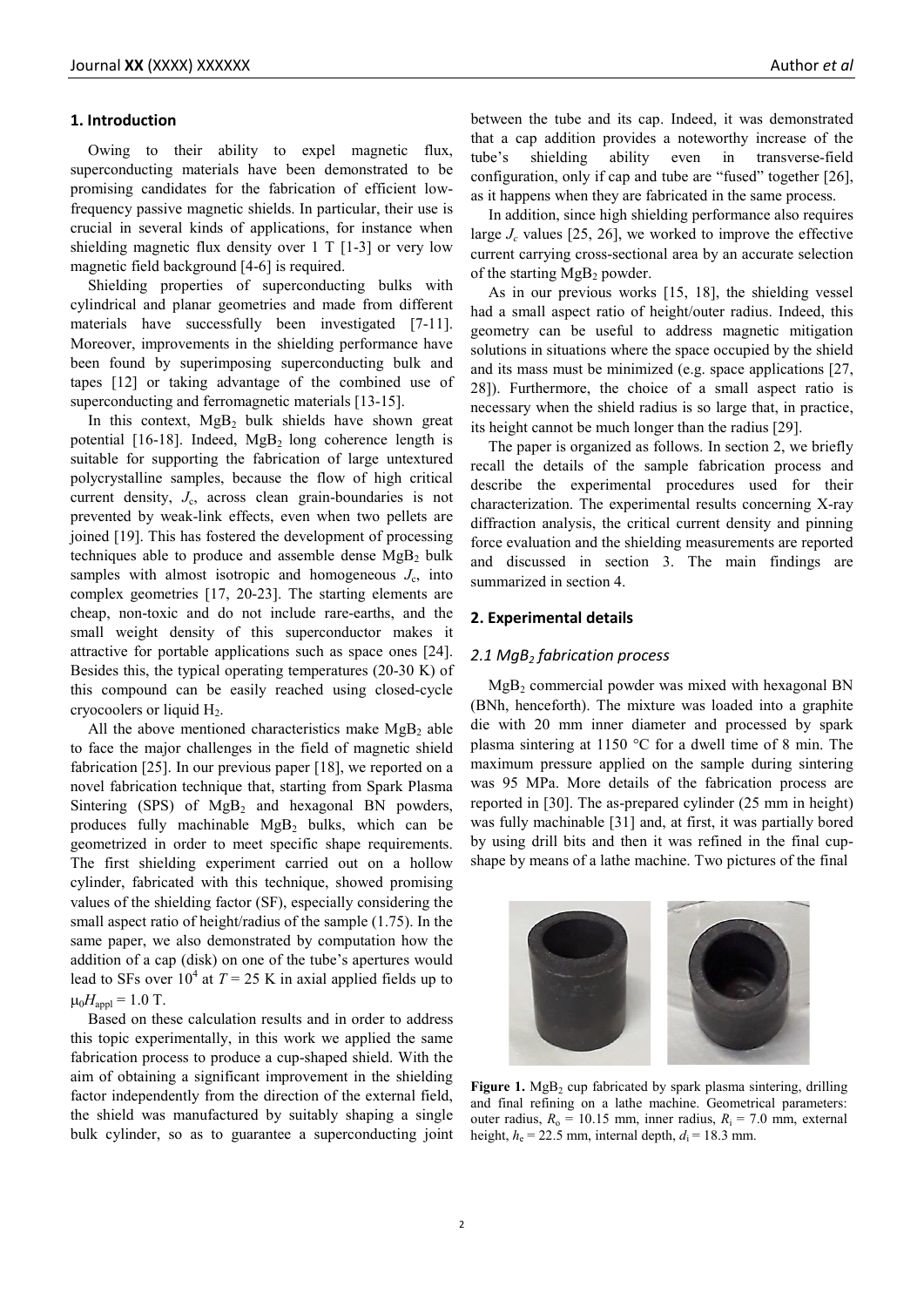product (simply named cup, henceforth) are shown in Figure 1. Its geometrical parameters are specified in the figure caption and its aspect ratio, defined as the ratio of the external height over the outer radius is 2.2.

## *2.2 Measurements details*

The structural analysis of the sample was carried out with a Bruker-AXS D8 ADVANCE diffractometer  $(CuK_{a1})$ radiation,  $\lambda = 1.5406$  Å). Phase concentration, crystallite size and lattice parameters of MgB<sub>2</sub> were extracted from Rietveld analysis. The bulk density of the full cylinder before shaping into cup was determined by the Archimedes method using toluene as weighting medium.

Magnetic measurements were performed with a Physical Properties Measurement System (PPMS 14 T, Quantum Design, US) on a sample with dimensions 1.5 cm  $\times$  1.5 cm  $\times$ 0.5 cm cut from residual parts obtained in the shaping process of the as-Spark Plasma Sintered (as-SPSed) cylinder. Transition temperature,  $T_c$ , is the onset temperature of the superconducting transition in the curve of magnetization vs. temperature, *M*(*T*), measured applying a magnetic field  $\mu_0 H_{\text{avpl}} = 10 \text{ mT}$  after zero-field-cooling. From magnetization loops carried out at different temperatures the critical current density,  $J_c(H)$ , curves were extracted by using the Bean model [32]. The irreversibility field,  $H_{irr}$ , obtained from the same measurements, was defined as the field at which  $J_c$  is  $10^2$  A/cm<sup>2</sup>.

For the shielding experiment, the cup was placed in tight



**Figure 2.** Schematic drawing of the Hall probe arrangements for the axial- (a) and transverse- (b) magnetic field measurements. In the axial-field configuration, assuming  $z = 0$  the coordinate of the closed extremity, the Hall probes were positioned at  $z_1 = 1$  mm,  $z_2 =$ 5.0 mm,  $z_3 = 9.2$  mm (shield's centre) and  $z_4 = 13.7$  mm and  $z_5 =$ 18.3 mm (shield's open extremity). Likewise, in the transverse-field configuration, assuming  $y = 0$  the coordinate of the closed extremity, the Hall probes were placed at  $y_1 = 1$  mm,  $y_2 = 4.6$  mm,  $y_3 = 9.2$  mm (shield's centre) and  $y_4 = 13.7$  mm and  $y_5 = 18.3$  mm (shield's open extremity). The external field was always applied parallel to *z* axis and the Hall probes were always oriented to measure  $B_z$ .

thermal contact with the second stage of a cryogen-free cryocooler. More details on the experimental setup are reported in Ref. 18. First, the cup was cooled in zero field down to the working temperature and then a homogenous dc field was applied either parallel or perpendicular to the sample's axis with an average rate of  $1\times10^{-4}$  T/s. The local magnetic flux density was measured by means of five cryogenic Ga-As Hall probes [33] located along the cup's axis as sketched in figure 2. The probes were always oriented to measure the component of the magnetic induction parallel to the applied field (i.e.  $B_z$ ).

## **3. Results and discussion**

## *3.1 Structural analysis*

Figure 3 compares the X-ray diffraction (XRD) patterns of the starting  $MgB_2$  raw powder and corresponding sparkplasma sintered sample added with BNh. In the starting powder, besides the MgB2 main phase, impurity phases of MgO and Mg were present. Their weight concentration is summarized in Table 1, together with the average crystallite size. It is worth mentioning that the  $MgB_2$  phase concentration in the raw powder and in the SPSed bulk was about 10 % higher than in the case of the cylinder sample investigated in Ref [18]. We also note that the ratio among secondary phases in the raw  $MgB<sub>2</sub>$  powder is much different in this work compared to the previous one [18]: for MgO it is 1.8 against 4.6 wt.%, for  $MgB_4$  0 against 7.1 wt.%, and for Mg 1.2 against 0.3 wt.%, respectively. The lower amount of non-superconducting phases, such as MgO, in the sample from this work is expected to positively affect  $J_c$  since the presence of impurity phases reduces the supercurrent effective cross-section [34].



**Figure 3.** X-ray diffraction patterns of  $MgB_2$  raw powder (a) and  $(MgB<sub>2</sub> + 10<sup>o</sup>/wt BNh)$  sintered bulk cylinder (b).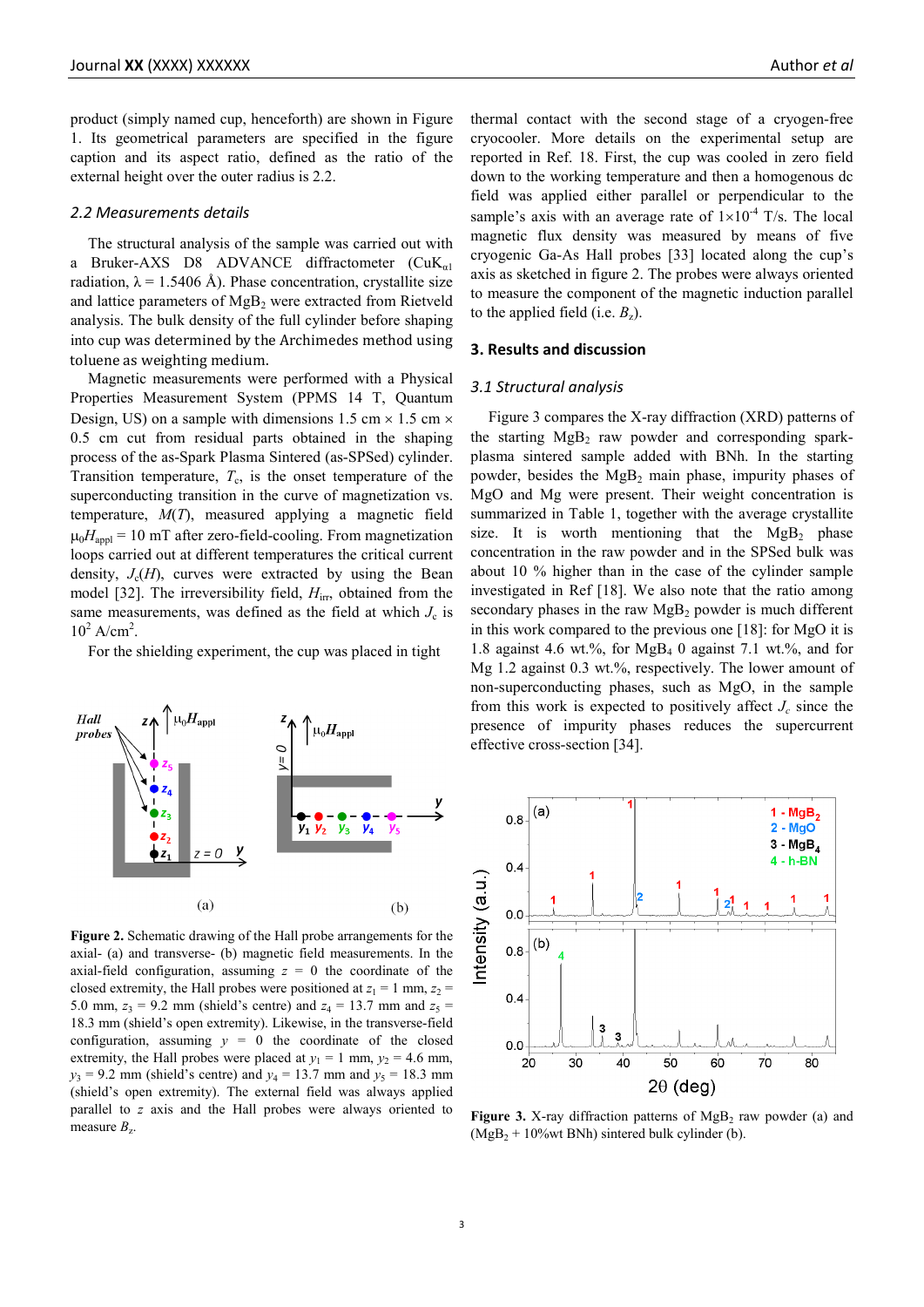|                          | Lattice parameters<br>[Å] |              | Phase concentration [wt. $\%$ ] |                  |     |                          | Average crystallite size [nm] |                  |            |                          |
|--------------------------|---------------------------|--------------|---------------------------------|------------------|-----|--------------------------|-------------------------------|------------------|------------|--------------------------|
|                          | a                         | $\mathbf{c}$ | MgB <sub>2</sub>                | MgB <sub>4</sub> | MgO | Mg                       | MgB <sub>2</sub>              | MgB <sub>A</sub> | MgO        | Mg                       |
| $MgB2$ raw powder        | 3.087                     | 3.522        | 97                              | $\blacksquare$   | 1.8 | 1.2                      | $113 \pm 10$                  | $---$            | $45\pm6$   | $51 + 4$                 |
| $MgB_2$ bulk<br>cylinder | 3.084                     | 3.525        | 73                              | 18               | 9   | $\overline{\phantom{a}}$ | $138+3$                       | $200\pm 20$      | $41 \pm 1$ | $\overline{\phantom{0}}$ |

**Table 1.** Lattice parameters, phase content (without considering the amount of BNh) and average crystallite size of the MgB<sub>2</sub> raw powder and of the final bulk product.

The density of the final bulk sample was  $2.50 \text{ g/cm}^3$ . Since the theoretical density of the composite is  $2.62$  g/cm<sup>3</sup>, as determined by considering the wt.% of the component phases and their theoretical densities [30], it results a relative density of ∼95%, indicating a good grain packing.

## *3.2 Critical temperature, critical current densities and pinning forces*

The normalised magnetization of the sintered bulk displays a very sharp superconducting transition, as reported in the inset of figure 4. The transition temperature is 38.9 K. This high value of  $T_c$  indicates the lack of chemical reactions between  $MgB<sub>2</sub>$  and BNh powders [35]. Moreover, we argue that possible  $MgB<sub>2</sub>$  contamination with carbon from the graphite mould system during SPS processing can also be neglected since C entering on B sites strongly reduces  $T_c$ [36].

The main frame of figure 4 shows the critical current density calculated from magnetic hysteresis loops as a function of the external field and for temperatures ranging from 5 to 35 K. The self-field  $J_{c0}$  (figure 5(a)) reaches values of  $4.0·10<sup>5</sup>$ and 2.7⋅10<sup>5</sup> A/cm<sup>2</sup> at  $T = 5$  and 20 K, respectively, which are comparable or slightly higher than  $J_c$  measured on undoped  $MgB<sub>2</sub>$  samples used for practical applications as bulk magnets [37, 38]. Moreover, both  $J_{c0}$  and in—field  $J_c$  are higher than for machinable SPSed sample from Ref [18], demonstrating the high influence of the raw  $MgB<sub>2</sub>$  powder on samples quality and performance. However, these values are lower than the highest ones for non-machinable optimallydoped SPS  $MgB<sub>2</sub>$  [39]. Indeed, the price to pay to obtain a fully machinable material, which is crucial for applications, is to have slightly lower material's performance in terms of critical current density and correlated parameters, such as the quality product  $(J_{c0} \times \mu_0 H_{irr}$  - see figure 5 (b)) and the maximum pinning force,  $F_{p,max}$  (figure 5 (c), being  $F_p$ calculated as  $\mu_0 H_{\text{appl}} \times J_c$ ). Conversely, the machinable sample from this work retained a high irreversibility field (figure 5(d)). Considering this observation, it is of much interest to further investigate the pinning mechanism details.



**Figure 4.** Main panel: *J<sub>c</sub>* dependence on the applied magnetic field at different temperatures (open symbols:  $J_c$  values extracted from the hysteresis loops carried out on a small sample – see sect. 3.2; solid symbols:  $J_c$  values calculated from  $B_z$  vs  $\mu_0 H_{\text{appl}}$  cycles measured by the Hall probe located at position  $z_5$  along the cup's axis – see sect. 3.3.1). Inset: normalized magnetization of the bulk product as a function of temperature.

To this aim, the pinning forces vs. applied field curves were normalised following the universal pinning force scaling procedure reported in [40, 41]. Then, the experimental data was fitted by the law:

$$
f_{\mathbf{p}} = A h^p \left( 1 - h \right)^q \qquad (1)
$$

where  $f_p = F_p / F_{p,\text{max}}$ ,  $h = H_{\text{appl}} / H_{\text{irr}}$ . *A*, *p* and *q* are fitting parameters, and in particular, *p,* and *q* values are correlated to vortex pinning mechanisms [41]. Moreover, considering percolation aspects and defining  $h_0 = h(f_n = 1)$ , the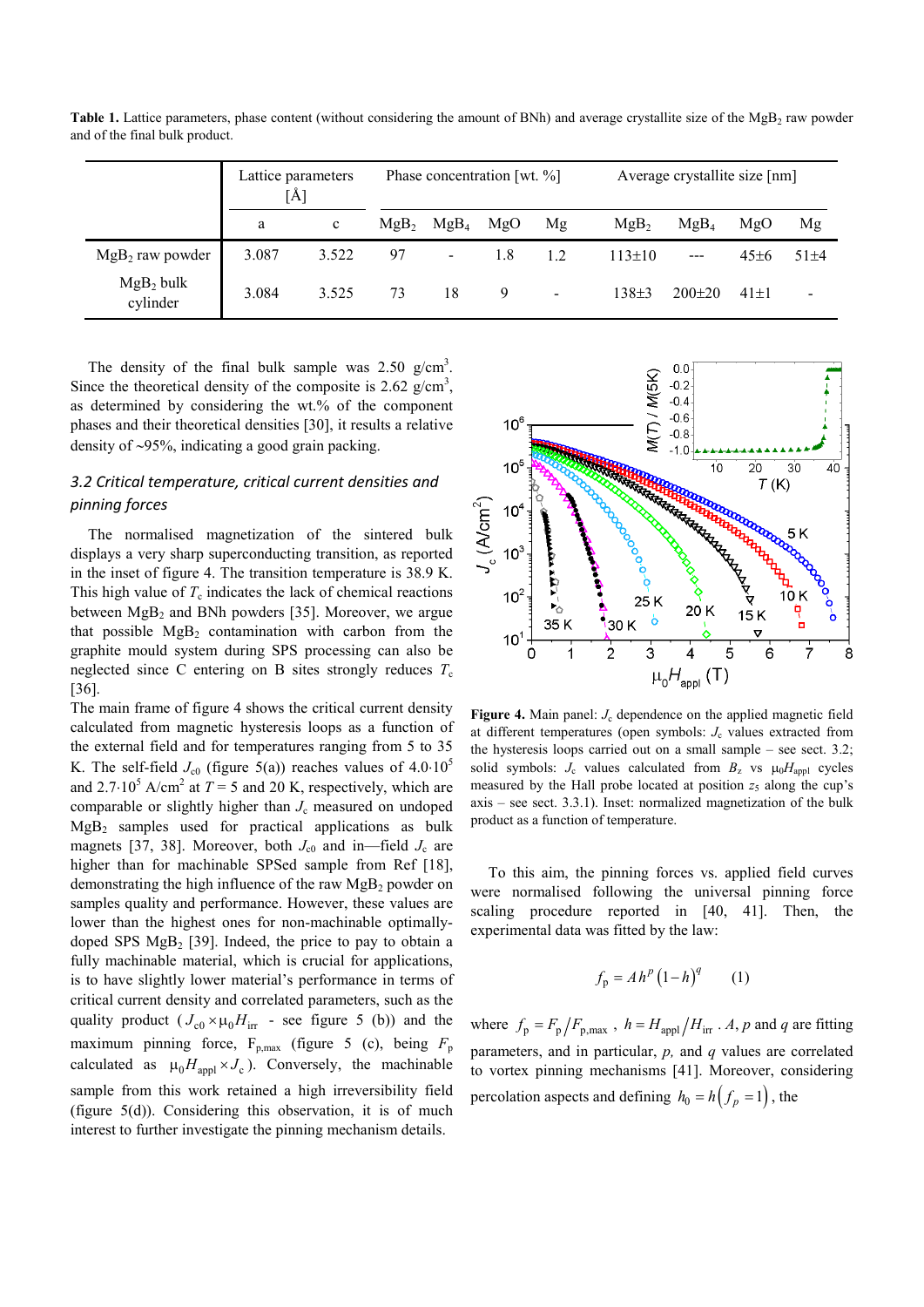

**Figure 5.** The dependencies on temperature of: (a) self-field critical current density  $J_{c0}$ , (b) irreversibility field  $\mu_0 H_{irr}$ , (c) quality product  $(J_{c0} \times \mu_0 H_{irr})$ , and (d) maximum pinning force  $F_{p, max}$ . Dashed lines are a guide to the eye.

introduced by Eisterer [42] was also taken into account. Theoretical values for Grain-Boundary Pinning (GBP) (i.e. surface pinning) are  $h_0 = 0.2$ ,  $p = 0.5$ ,  $q = 2$ ,  $k_n = 0.34$  and for Point Pinning (PP) they are  $h_0 = 0.33$ ,  $p = 1$ ,  $q = 2$ ,  $k_n = 0.47$ [41, 42].

The parameters  $h_0$ , and  $k_n$  are plotted as a function of temperature in figure 6(a). They show an increase with temperature and this suggests a strengthening of the point pinning at high temperatures, considering that the values  $k_n$ (as well as  $h_0$  at high temperatures) are close to their respective theoretical values for PP mechanism ( $h_0 = 0.33$ ) and  $k_n = 0.47$ ). This is the typical case for MgB<sub>2</sub> pristine and BN added samples fabricated by SPS [39].

However, a deeper investigation in the framework of Dew-Hugues model [41] seems to indicate that different mechanisms are simultaneously active. For investigated temperatures within 5-30 K range, fits by equation (1) yielded fitting parameters that do not agree with the theory (figures  $6(b)$ , $(d)$ ). In addition, by plotting the derivative  $d \ln (f_p)/d \ln (h)$  vs.  $h/(1-h)$  two linear dependencies were obtained (figure 6(c)). The line intercept with *y*-axis and the opposite of the slope for each linear domain are the pinning force parameters  $p_1$ ,  $q_1$  and  $p_2$ ,  $q_2$ , respectively. By defining  $x = h/(1-h)$ , the crossover coordinate between the two regions,  $x_{\text{cross}}$ , corresponds to the crossover scaled field

 $c<sub>cross</sub> = \frac{x<sub>cross</sub>}{1 + x<sub>cross</sub>}$  $h_{\text{cross}} = \frac{x_{\text{cross}}}{1 + x_{\text{cross}}}$ . The corresponding crossover field is



**Figure 6.** (a) Pinning force parameters  $h_0$  and  $k_n$  vs. temperature; (b) scaling of the pinning force at 5 K in the entire field range (continuous red line is the fit for the indicated *A*, *p*, *q* parameters); (c) derivative of the pinning force (see text) at 5 K indicating two linear domains with linear fit parameters  $p_1$ ,  $-q_1$  and  $p_2$ ,  $-q_2$ , respectively; (d)  $p_1$ ,  $q_1$ ,  $p_2$ ,  $q_2$  and  $\mu_0 H_{cross}$  behavior with temperature. Dashed lines in figure (a) and (d) are a guide to the eye.

 $H_{\text{cross}} = h_{\text{cross}} \times H_{\text{irr}}$ . Parameters  $p_1$ ,  $q_1$ ,  $p_2$ ,  $q_2$ , and  $\mu_0 H_{\text{cross}}$ are given as a function of temperature in figure 6(d). Parameters  $p_1$ ,  $p_2$ , and  $q_2$  almost do not depend on temperature. The exception is  $q_1$  that is decreasing when temperature increases. A decrease from 2.8 to 0.8 T is also visible for  $\mu_0 H_{\text{cross}}$ . The values of  $p_1$  (~ 1.7) and  $q_1$  (4.6-5.9) and variation of the latter parameter with temperature are approximately similar to those reported in Ref. [43] for the composite non-machinable samples with starting compositions  $((MgB<sub>2</sub>)<sub>0.99</sub>(Te<sub>x</sub>(HoO<sub>1.5</sub>)<sub>y</sub>)<sub>0.01</sub>), x/y=0.31/0.69,$ 0.25/0.75. On the other hand, the values of  $p_2$  (∼ -0.6) and  $q_2$ (∼ 2.1) and variation of these parameters with temperature is very different than for the indicated samples: the dependencies  $p_2(T)$  and  $q_2(T)$  for MgB<sub>2</sub> samples co-added with  $Ho<sub>2</sub>O<sub>3</sub>$  and Te show a higher degree of complexity and, hence, of pinning behaviour. The physical meaning for the obtained negative values of  $p_2$  from this work remains unclear and further research is needed.

## *3.3 Magnetic shielding measurements*

The shielding properties of the cup were investigated in the temperature range from 20 to 35 K. We explored the magnetic mitigation performance of the manufact in both axial- and transverse-field configuration in order to attain more meaningful information on its competitiveness in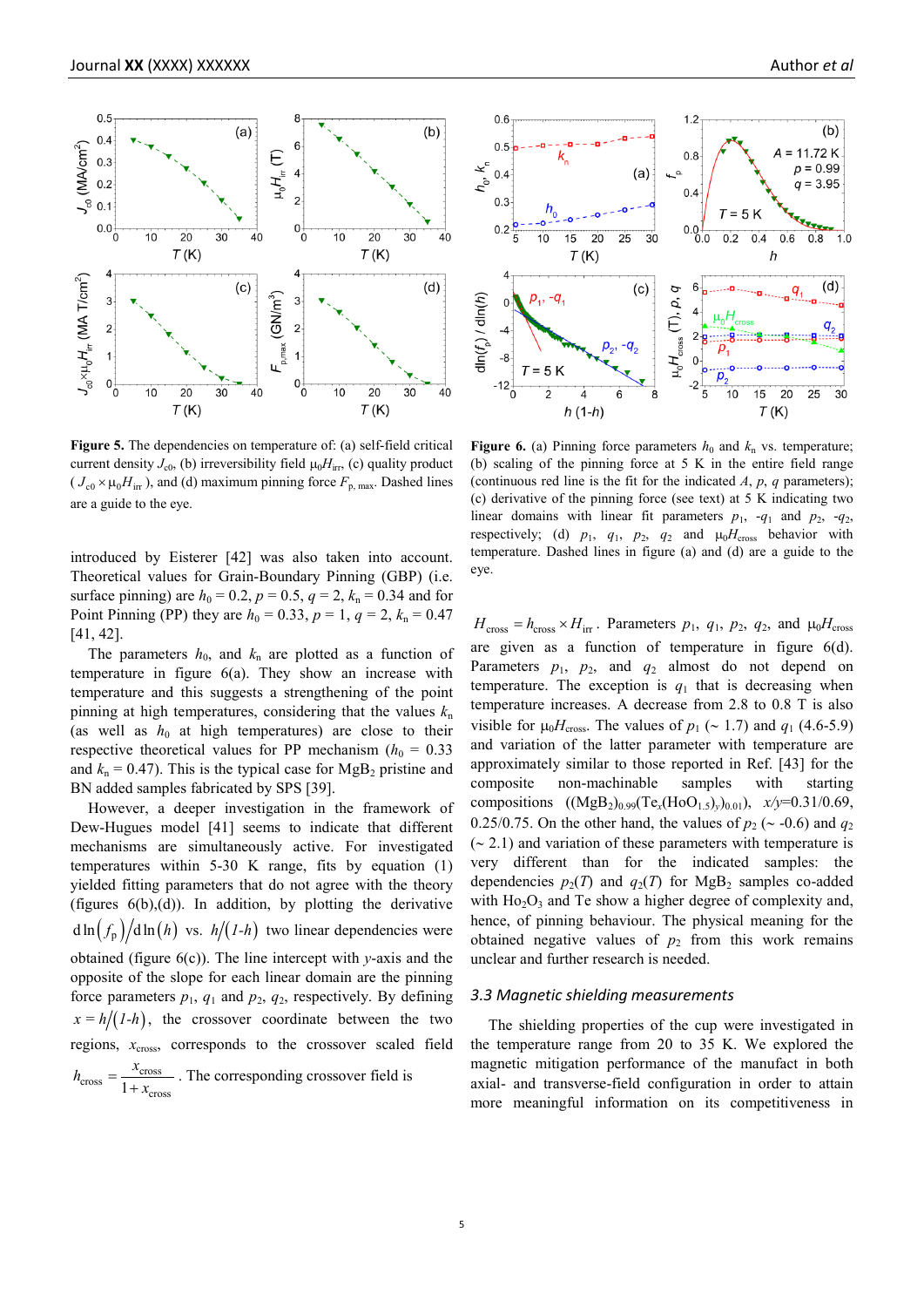practical applications where generic field orientations are likely.

The shielding efficiency was estimated using two parameters: the shielding factor (SF), calculated as the ratio between the applied magnetic field and the local magnetic induction measured by the Hall probes,  $\mu_0 H_{\text{appl}}/B_z$ , and an applied field threshold,  $\mu_0 H_{\text{appl,lim}}$ , above which the shielding factor drops below a given value.

## *3.3.1 Magnetic shielding in axial-field configuration*

The main frame of figure 7 provides the shielding factors evaluated at  $T = 30$  K along the cup's axis as a function of the applied field,  $\mu_0 H_{\text{appl}}$ , in axial-field configuration. Despite the aspect ratio of only 2.2, which makes the flux penetration from the cup's edge not negligible, SFs exceeding  $10<sup>4</sup>$  and  $10<sup>2</sup>$  was found 1 mm far from the closed extremity (position  $z_1$ ) and in correspondence of the cup's centre (position  $z_3$ ), respectively, up to  $\mu_0 H_{\text{appl}} = 1.0$  T. Above this field, the shielding factor sharply decreases due to a flux jump occurrence [44, 45] (figure 7, inset).

As mentioned above, we defined a threshold field,  $\mu_0 H_{\text{appl,lim}||}$ , as the applied field above which the shielding factor drops below a reference value, that must be different in different positions since SFs span over orders of magnitudes (see figure 7). We chose  $SF=10^4$  for position  $z_1$ ,  $10^3$  for position  $z_2$ , and  $10^2$  for position  $z_3$ . As expected,  $\mu_0 H_{\text{avoll}}$  depends on temperature, as summarized in figure



**Figure 7.** Shielding factors (symbols) measured by the five Hall probes placed along the cup's axis at  $T = 30$  K and as a function of the applied field. The dashed lines represent the shielding factors computed in correspondence of the Hall probe positions, assuming the  $J_c(B)$  dependence obtained at  $T = 30$  K in [18] (see text). In the inset, the magnetic induction curves measured by the Hall probes located at positions  $z_1$  and  $z_5$  are plotted. At  $\mu_0 H_{\text{anol}} = 1$  T a fluxjump phenomenon clearly occurred. Measurements and computations were performed in the axial-field configuration.



Figure 8. Temperature dependence of the threshold applied fields,  $\mu_0 H_{\text{avollim}}$ , above that the shielding factor drops below 10<sup>4</sup> (for position  $z_1$ , figure (a)),  $10^3$  (for position  $z_2$ , figure (b)) and  $10^2$  (for position  $z_3$ , figure (c)). Measurements were performed in the axialfield configuration and the dashed lines are a guide to the eye.

8. Remarkably, at 20 K,  $SF > 10^2$  up to  $\mu_0 H_{\text{appl}} = 1.8$  T were achieved in half the inner volume of the shield (figure 8 (c)). In the same range of applied fields, the SF increases over  $10<sup>4</sup>$ moving towards the closed extremity (figure 8 (a)). A further shift of  $\mu_0 H_{\text{appl,lim}||}$  to higher applied field values is expected by increasing the lateral wall thickness, reducing the inner radius of the cup. In comparison, a similar SF was found at 20 K for a  $YBa<sub>2</sub>Cu<sub>3</sub>O<sub>7</sub>$  cup with comparable aspect ratio and lateral wall thickness, but only up to  $μ<sub>0</sub>H<sub>appl,lim||</sub> ~ 1 T [10]$ .

Then, in order to investigate how the  $J_c$  improvement with respect to previous samples [18] affects the shielding properties of the cup, we compared the measured SFs with those expected by assuming the same  $J_c(B)$  dependence found in [18]. To this aim, we applied the numerical modelling procedure described in [18] using a cup layout with the same sizes as that characterized experimentally in this work.

As can be seen in figure 7, by assuming in SF calculation

$$
J_c(B) = J_{c,0} \exp \left[ -\left(\frac{B}{B_0}\right)^{\gamma} \right]
$$
, where  $J_{c,0} = 3.0 \times 10^4$  A/cm<sup>2</sup>,

 $B_0 = 0.83$  T and  $\gamma = 2.52$ , i.e. the parameter values obtained in [18] at 30 K, a good agreement between experimental and computed curves is achieved only at low applied fields, where the shielding performance mainly depends on the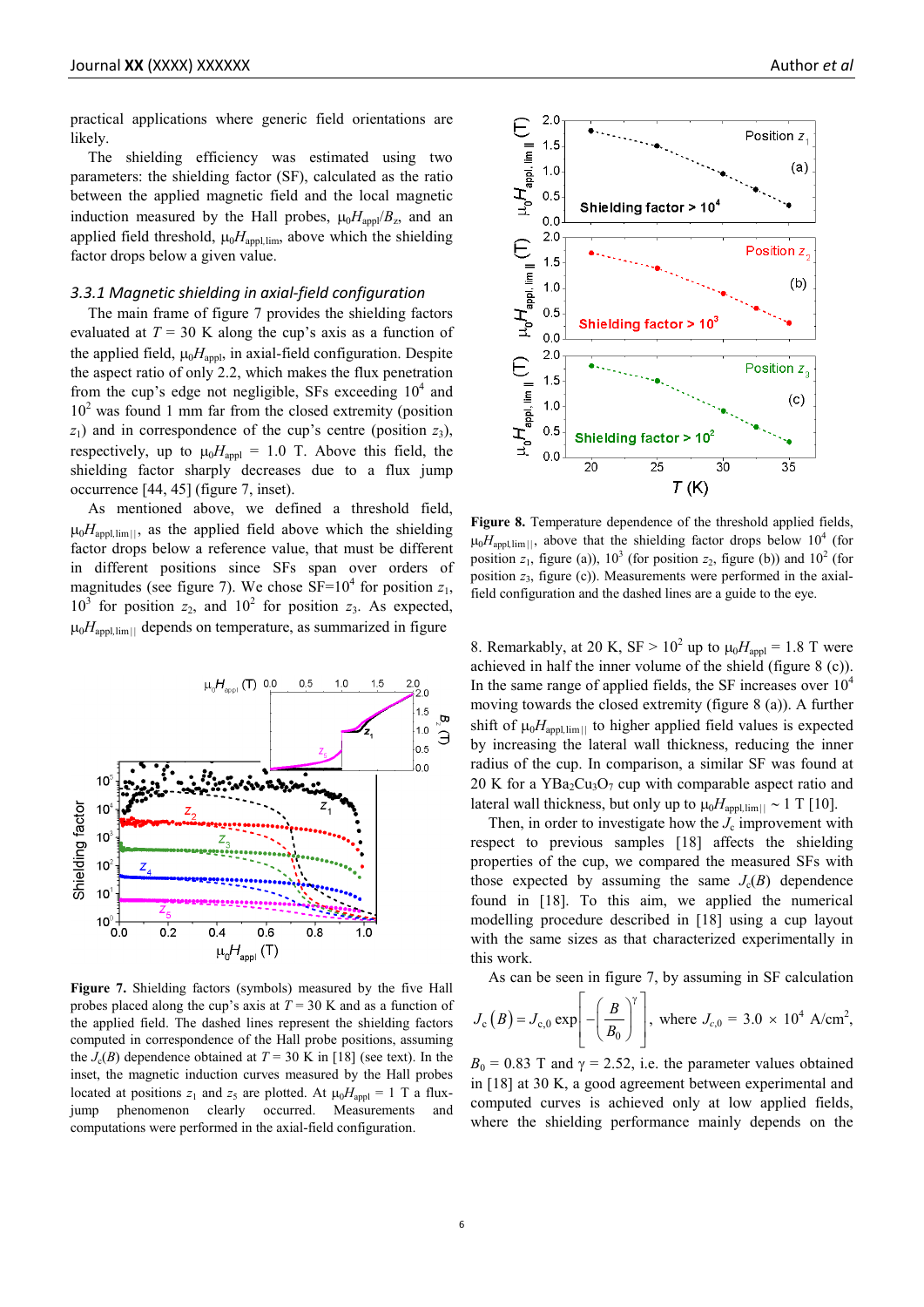sample geometry. This is supported also by the evidence that in this field range the SF dependence on the distance from the closed extremity of the shield can also be described by the analytical expression calculated by Claycomb *et al.* [46, 47] for the axial field attenuation by a superconducting tube in Meissner state closed by an end cap. Following [46, 47] the expression

$$
SF(zi)/SF(zj)|calc = sinh \left(3.834 \frac{z_j}{R_i}\right) / sinh \left(3.834 \frac{z_i}{R_i}\right)
$$

is predicted, being  $R_i$  the inner radius of the tube and  $z$  the distance from the center of the end cap. Focusing on  $z_2$ ,  $z_3$ and  $z_4$  positions (experimental data at  $z_1$  position are too scattered), we obtained  $SF(z_2)/SF(z_3)_{\text{lealc}} = 10.0$ ,  $\text{SF}(z_3) / \text{SF}(z_4)_{\text{lealc}} = 11.7 \text{ and } \text{SF}(z_2) / \text{SF}(z_4)_{\text{lealc}} = 119, \text{ in }$ satisfactory agreement to the corresponding experimental ratios: 9.5, 10.0 and 94, respectively.

At higher fields, where the field-dependence of  $J<sub>c</sub>$  comes into play, this analytical approach does not fit any more and the calculated curves in figure 7 clearly drop faster than the experimental ones. Considering the SF threshold values reported in figure 8, this means that the improvement of  $J_c(B)$  raised  $\mu_0 H_{\text{appl,lim}||}$  of more than 0.3 T.

Finally, we checked if the critical current density measured on a small sample and reported in figure 4 (open symbols) can be considered representative of the actual current flowing in the whole cup. To address this topic, we measured again the magnetic induction at  $T = 30$  and 35 K by the Hall probes positioned along the cup's axis. To minimize the flux jump occurrence, we furtherly decreased the ramp rate of the applied field down to  $5\times10^{-5}$  T/s. Then, we calculated  $J_c$  from the  $B_z$  vs  $\mu_0 H_{\text{appl}}$  cycle measured by the Hall probe located at position  $z_5$  (i.e. in correspondence to the cup's open extremity) as proposed by Bartolomé *et al.* for finite superconducting rings [48]:

$$
J_c = \frac{\Delta B_c}{\mu_0 \text{ f}\left(R_o, R_i, d_i, z\right)} \tag{2}
$$

where  $\Delta B_c = B_c^+ - B_c^-$  is the induction cycle width measured at a given applied field in the axial-field configuration and the function f provides the dependency of  $J_c$  on the geometry of the system:

$$
f(R_o, R_i, d_i, z) = \left(\frac{d_i}{2} - z\right) \ln \left(\frac{R_o + \sqrt{R_o^2 + (z - d_i/2)^2}}{R_i + \sqrt{R_i^2 + (z - d_i/2)^2}}\right) +
$$

$$
+\left(\frac{d_i}{2} + z\right) \ln \left(\frac{R_o + \sqrt{R_o^2 + (z + d_i/2)^2}}{R_i + \sqrt{R_i^2 + (z + d_i/2)^2}}\right)
$$

In our case  $R_o$  and  $R_i$  are the outer and inner radii of the cup, respectively, *di* the cup internal depth and *z* the distance from the cup's centre (i.e  $z = z_3$ ). We used the  $B_z$  data measured by the Hall probe located at  $z_5$ , since in that position the effects of the cup closure can be disregarded [18]. Notably, focusing on high field region, i.e. above the full penetration field in the first-magnetization curve of the cup, where the Bean model is expected to give realistic  $J_c$  values [49], the agreement is good (figure 4). Comparisons at lower temperatures could not be carried out because of the multiple occurrences of flux jumps that prevented the  $J_c$  evaluation using the Hall probes.

## *3.3.2 Magnetic shielding in transverse-field configuration*

The main frame of figure 9 presents the SFs evaluated along the cup's axis at  $T = 30$  K and as a function of the applied field as in figure 7, but in transverse-field configuration. The shielding ability of the cup is much lower than for the axial-field configuration even at low applied fields, as expected for this geometry [29].

Likewise in the axial-field configuration, in the low field range the shielding performance mainly depends on the sample shape. Indeed, the SF dependence on the distance from the closed extremity is still suitably described by the analytical expression calculated in [46, 47] for the transverse field attenuation by a superconducting cup in Meissner state:



**Figure 9.** Shielding factors (symbols) measured in the transversefield configuration by the five Hall probes placed along the cup's axis at  $T = 30$  K. In the inset, the magnetic induction curves measured by the Hall probes located at positions  $y_1$  and  $y_5$  are plotted.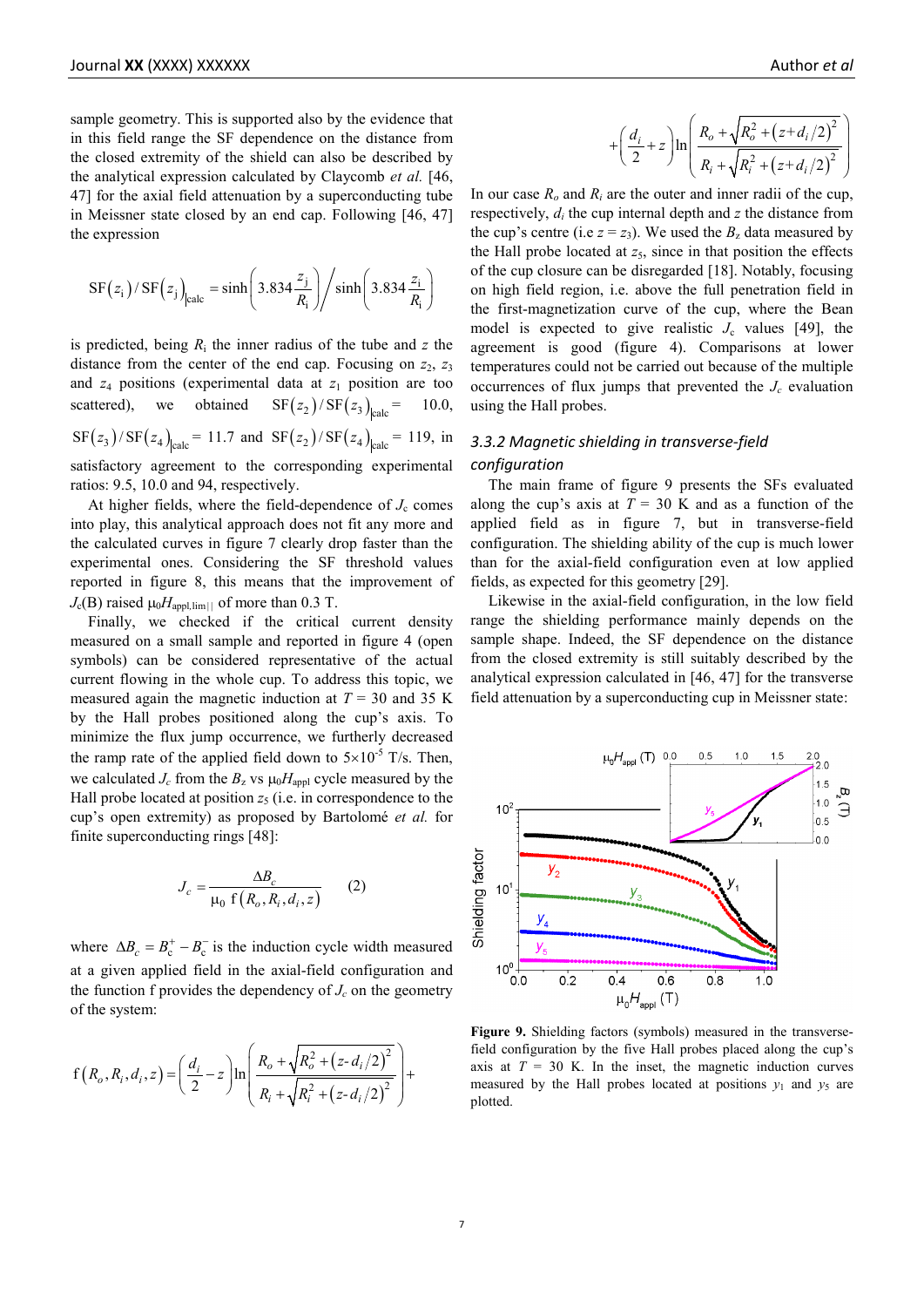

Figure 10. Temperature dependence of the threshold applied fields,  $\mu_0 H_{\text{appl,lim}}$ , above that the shielding factor drops below 40 (for position  $y_1$ , figure (a)), 20 (for position  $y_2$ , figure (b)) and 7 (for position  $y_3$ , figure (c)). Measurements were performed in the transverse-field configuration and the dashed lines are a guide to the eye.

$$
SF(y_i)/SF(y_j)_{\text{calc}} = \cosh\left(1.84 \frac{y_j}{R_i}\right) / \cosh\left(1.84 \frac{y_i}{R_i}\right)
$$

being *y* the distance from the center of the closure cap.

Fixing on  $y_2$ ,  $y_3$  and  $y_4$  positions, we obtained  $\text{SF}(y_2) / \text{SF}(y_3)_{\text{calc}} = 3.1, \text{SF}(y_3) / \text{SF}(y_4)_{\text{calc}} = 3.2 \text{ and}$  $\text{SF}(y_2)/\text{SF}(y_4)_{\text{calc}} = 10.0$ , in well agreement to the corresponding experimental ratios: 3.2, 2.9 and 9.1, respectively.

On the other hand, the large values of in-field  $J_c$  guarantee a smooth decrease or even a flat behaviour of the SF vs.  $\mu_0 H_{\text{anol}}$  curves up to high applied fields.

As we did in the axial-field configuration, we defined three threshold fields,  $\mu_0 H_{\text{appl,lim}\perp}$ , as the applied field above that the shielding factor goes below 40 (for position  $y_1$ ), 20 (for position  $y_2$ ) and 7 (for position  $y_3$ ). In figure 10, µ0*H*appl*,*lim<sup>⊥</sup> values are plotted as a function of temperature. As can be seen, near to the cup's closed edge (position  $y_1$ ), at 20 K SF is over 40 up to  $\mu_0 H_{\text{appl}} = 0.8$  T, while in the same field range it is over 7 in correspondence to the cup's centre (position  $y_3$ ).

#### **5. Conclusions**

With the aim of obtaining a superconducting magnetic shield with small height/ lateral dimension aspect ratio and significant SFs for different orientations of the external field, we fabricated an  $MgB_2$  cup-shaped shield via mechanical machining of an MgB<sub>2</sub> bulk cylinder produced by spark plasma sintering of BNh-added  $MgB<sub>2</sub>$  powder.

Large *J<sub>c</sub>* values, which are essential for reaching a high magnetic-shielding capability, were obtained by a careful selection of the starting powder operated by X-ray diffraction analysis. *Jc* homogeneity was also proved by the agreement between the values measured on a small sample cut from machining residual parts and those obtained from the whole cup characterization. However, no clear indication on a prevalent pinning mechanism was given by the analysis of the pinning forces, but different mechanisms seem to be simultaneously active.

Shielding properties of the cup-shaped shield was investigated in both axial- and transverse-field geometries as a function of temperature, applied magnetic field and Hallprobe position along the sample's axis. Despite a height/external-radius aspect ratio of only 2.2, in the axialfield configuration, inside the cup and 1 mm away from its closed extremity, we measured SFs exceeding  $10^4$  at  $T = 20$ K up to  $\mu_0 H_{\text{appl}} = 1.8$  T. Moreover, in the same temperature and field region,  $SFs > 10^2$  still persisted in the whole inner half of the cup. In addition, the range of external fields where such efficient shielding occurred is much larger than that expected on the basis of the modelling approach and related parameters reported in [18]. This result proves the high influence of the quality of the raw  $MgB<sub>2</sub>$  powder on shield performance.

Although the transverse-field geometry intrinsically limits the shield performance [29], the in-field  $J_c$  of the sample allowed SFs over 40 to be still measured at  $T = 20$  K up to  $\mu_0 H_{\text{anol}} = 0.8$  T at a distance of 1 mm from the cup closure.

Further improvements in the shielding performance are expected by further enhancing the critical current density or by superimposing additional superconducting [29] or ferromagnetic [21, 50, 51] layers. On the other hand, an increase of  $J_c$  could favour flux-jump occurrence, limiting the practical applications of MgB<sub>2</sub> shields. Thus, minimizing this phenomenon, without compromising  $J_c$  values and shielding performance, is the next challenging goal in this research field.

### **Acknowledgements**

V. B. and M. T. acknowledge partial support from the "Departments of Excellence" (L. 232/2016) grant, funded by the Italian Ministry of Education, University and Research (MIUR), and from the project BIOMB (Reference Number 4114) funded by the consortium M-ERA.NET. Romanian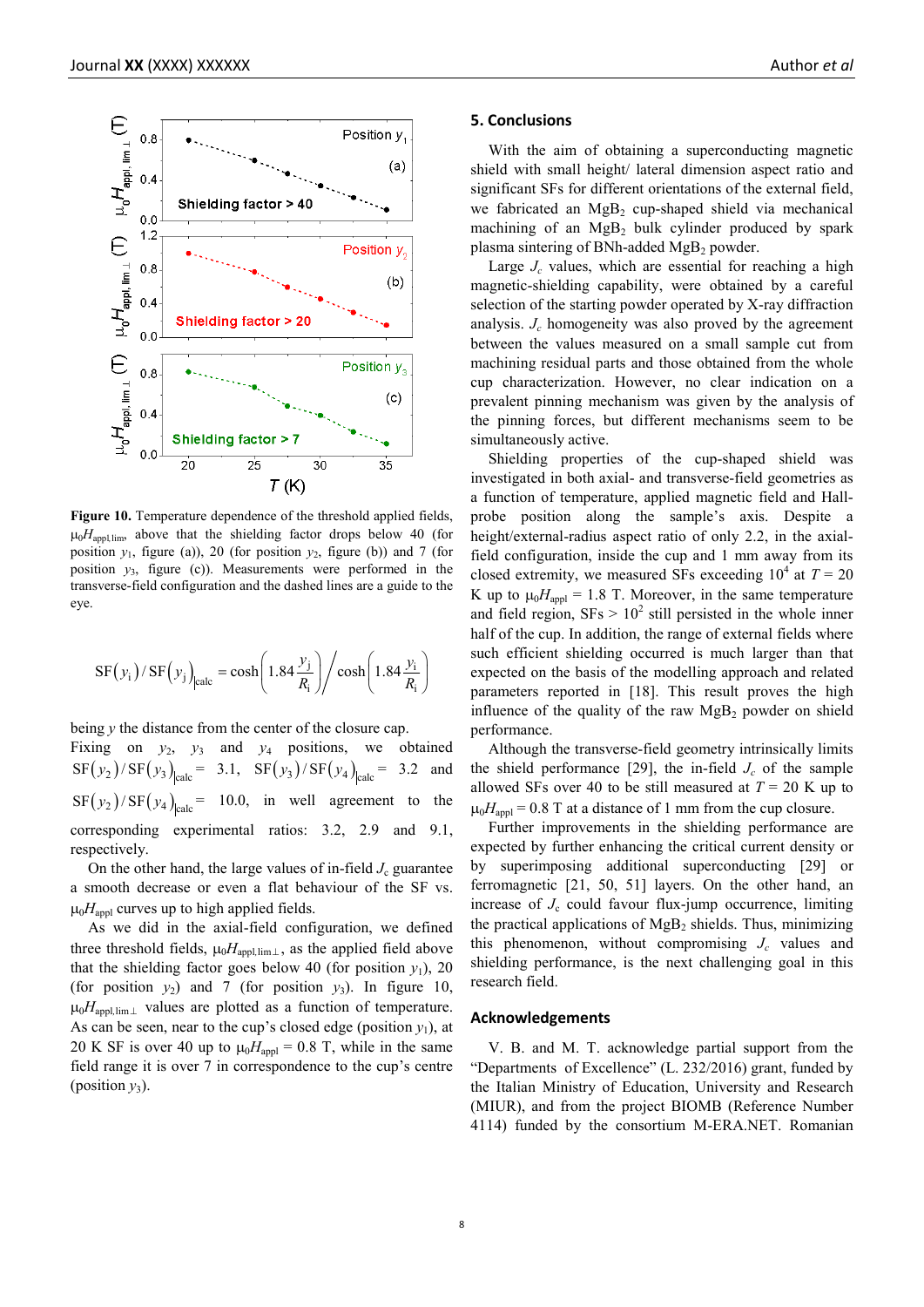team gratefully acknowledges UESFISCDI, projects POC 37\_697 No. 28/01.09.2016 REBMAT, ERA-M 74/2017 BIOMB (Reference Number 4114), and Core Program PN19-03 (contract no. 21 N/08.02.2019).

#### **References**

- [1] Pourrahimi S, Williams J, Punchard W, Tuttle J, DiPirro M, Canavan E and Shirron P 2008 *Cryogenics* **48** 253-7
- [2] Barna D 2017 *Phys. Rev. Accel. Beams* **20** 041002
- [3] Barna D, Giunchi G, Novák M, BrunnerK, Német A, Petronez C, Atanasovz M, Bajasz H and Feuvrierz J 2019 *IEEE Trans. Appl. Supercond., in press,* DOI: 10.1109/TASC.2019.2920359
- [4] Seki Y, Kandori A, Suzuki D and Ohnuma M 2005 *Appl. Phys. Lett.* **86** 243902
- [5] Giunchi G, Bassani E, Cavallin T, Bancone N and Pavese F 2007 *Supercond. Sci. Technol.* **20** L39–41
- [6] Bergen A, van Weers H J, Bruineman C, Dhallé M M J, Krooshoop H J G, ter Brake H J M, Ravensberg K, Jackson B D and Wafelbakker C K 2016 *Rev. Sci. Instrum.* 87 105109
- [7] Denis S, Dusoulier L, Dirickx M, Vanderbemden P, Cloots R, Ausloos M and Vanderheyden B 2007 *Supercond. Sci.Technol.* **20** 192–201
- [8] Terao Y, Sekino M, Ohsaki H, Teshima H and Morita M 2011 *IEEE Trans. Appl. Supercond.* **21** 1584-7
- [9] Fagnard J-F, Elschner S, Bock J, Dirickx M, Vanderheyden B and Vanderbemden P 2010 *Supercond. Sci. Technol.* **23** 095012
- [10] Wéra L, Fagnard J -F, Namburi D K, Shi Y, Vanderheyden B and Vanderbemden P 2017 *IEEE Trans. Appl. Supercond.* **27** 6800305
- [11] Yang P, Fagnard J F, Vanderbemden P and Yang W *Supercond. Sci. Technol* 2019 *Supercond. Sci. Technol.* **32** 115015
- [12] Tomków Ł. Ciszek M and Chorowski M 2015 *J. Appl. Phys.* **117** 043901
- [13] Gömöry F, Solovyov M, Šouc J, Navau C, Prat-Camps J and Sanchez A 2012 *Science* **335** 1466–8
- [14] Prat-Camps J, Navau C and Sanchez A 2015 *Sci. Rep.* **5** 12488
- [15] Gozzelino L, Agostino A, Gerbaldo R, Ghigo G and Laviano F 2012 *Supercond. Sci. Technol.* **25** 115013
- [16] Rabbers J J, Oomen M P, Bassani E, Ripamonti G and Giunchi G 2010 *Supercond. Sci. Technol.* **23** 125003
- [17] Giunchi G, Barna D, Bajas H , Brunner K, Nèmet A and Petrone C 2018 *IEEE Trans. Appl. Supercond.* **28** 6801705
- [18] Gozzelino L, Gerbaldo R, Ghigo G, Laviano F, Torsello D, Bonino V, Truccato M, Batalu D, Grigoroscuta M A, Burdusel M, Aldica G V and Badica P 2019 *Supercond. Sci. Technol.* **32** 034004
- [19] Mikheenko P, Yurchenko V V and Johansen T H 2012 *Supercond. Sci. Technol.* **25** 045009
- [20] Giunchi G, Ripamonti G, Cavallin T and Bassani E 2006 *Cryogenics* **46** 237-40
- [21] Gozzelino L, Gerbaldo R, Ghigo G, Laviano F, Truccato M and Agostino A 2016 *Supercond. Sci. Technol.* **29**, 034004
- [22] Agliolo Gallitto A, Camarda P, Li Vigni M, Figini Albisetti A, Saglietti L and Giunchi G 2014 *IEEE Trans. Appl. Supercond.* **24** 1500109
- [23] Bhagurkar A G, Yamamoto A, Hari Babu N, Durrell J H, Dennis A R and Cardwell D A 2015 *Supercond. Sci. Technol.* **28** 015012
- [24] Giunchi G, Ripamonti G, Cavallin T, Bassani E, 2006 *Cryogenics* **46** 237-42
- [25] Durrell J H, Ainslie M D, Zhou D, Vanderbemden P, Bradshaw T, Speller S, Filipenko M and Cardwell D A 2018 *Supercond. Sci. Technol.* **31** 103501
- [26] Wéra L, Fagnard J-F, Hogan K, Vanderheyden B, Namburi D K, Shi Y, Cardwell D A and Vanderbemden P 2019 *IEEE Trans. Appl. Supercond.* **29** 6801109
- [27] Giunchi G 2014 *Proc. of the 20th IMEKO TC4 Symp. On Measurements of Electrical Quantities* (Budapest: IMEKO) pp 1020–4
- [28] Prouvé T, Duval J M, Luchiera N and D'escrivan S, 2014 *Cryogenics* **64** 201-6
- [29] Fagnard J F, Vanderheyden B, Pardo E and Vanderbemden P 2019 *Supercond. Sci. Technol.* **32** 074007
- [30] Aldica G, Batalu D, Popa S, Ivan I, Nita P, Sakka Y, Vasylkiv O, Miu L, Pasuk I and Badica P, 2012 *Physica C* **477** 43-50.
- [31] Aldica G, Burdusel M, Cioca V and Badica P Patent No RO130252-A2, DPAN 2015-383635
- [32] Bean C P 1962 *Phys. Rev. Lett.* **8** 250–3
- [33] Gozzelino L, Minetti B, Gerbaldo R, Ghigo G, Laviano F, Agostino A and Mezzetti E 2011 *IEEE Trans. Appl. Supercond.* **21** 3146-9
- [34] Li W and Dou S-X, 2015 in "*Superconductors: New Developments*" (ed. by Alexander Gabovich, IntechOpen) pp. 95-126 (Available from: https://www.intechopen.com/books/superconductors-newdevelopments/high-critical-current-density-mgb2)
- [35] Badica P, Aldica G, Burdusel M, Popa S, Negrea RF, Enculescu M, Pasuk I and Miu L 2014 *Supercond. Sci. Technol.* **27** 095013
- [36] Mickelson W, Cumings J, Han W Q and Zettl A 2002 *Phys. Rev. B* **65** 052505
- [37] Bhagurkar A G, Yamamoto A, Wang L, Xia M, Dennis A R, Durrell J H, Aljohani T A, Babu N H and Cardwell D A 2018 *Sci. Rep.* **8** 13320
- [38] Fujishiro H, Naito T and Yoshida T 2014 *Supercond. Sci. Technol.* **27** 065019
- [39] Badica P, Aldica G, Ionescu A M, Burdusel M and Batalu D 2017 in "*Correlated Functional Oxides: Nanocomposites and Heterostructures*" (ed. by H. Nishikawa et al., Springer International Publishing AG) pp. 75-116
- [40] Fietz W A and Webb W W 1969 *Phys. Rev. B* 178 657-67
- [41] Dew-Hughes D 1974 *Philos. Mag.* **30** 293–305
- [42] Eisterer M 2008 *Phys. Rev. B* **77** 144524
- [43] Badica P, Aldica G, Burdusel M, Grigoroscuta M, Ionescu A M, Sandu V, Popa M, Euculescu M, Pasuk I, Kuncser A, 2020 in "*Superconductivity from materials science to practical applications*" (ed. by P. Mele et al., Springer Nature Switzerland AG) pp. 303-24
- [44] Romero-Salazar C, Morales F, Escudero R, Durán A and Hernández-Flores O A 2007 *Phys. Rev. B* **76** 104521
- [45] Ghigo G,Gerbaldo R, Gozzelino L, Laviano F, Lopardo G, Monticone E, Portesi C and Mezzetti E 2009 *Appl. Phys. Lett.* **94** 052505
- [46] Claycomb J R and Miller J H 1999 *Rev Sci Instrum* **70** 4562-8
- [47] Claycomb J R 2016 in "Applied Superconductivity -Handbook on Devices and Applications", edited by P Seidel, (Weinheim:Wiley-VCH Verlag GmbH & Co. KGaA) pp. 780-806
- [48] Bartolomé E, Granados X, Palau A, Puig T, Obradors X, Navau C, Pardo E, Sánchez A and Claus H 2005 *Phys. Rev. B* **72** 024523